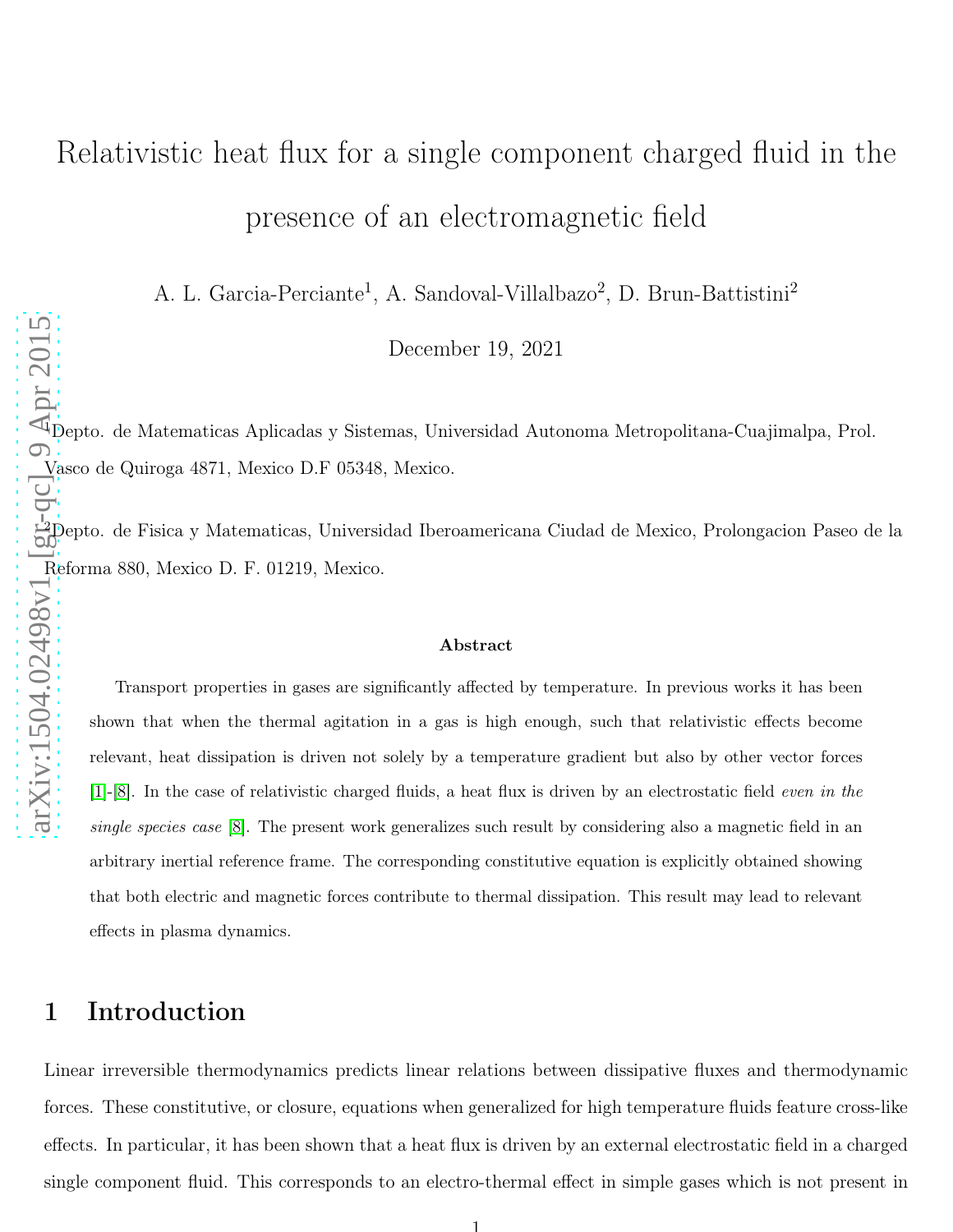the non-relativistic, low temperature, case when the full Boltzmann equation is considered [\[8\]](#page-10-1). In the present paper such an effect is generalized to the electromagnetic case considering an additional magnetic field and working in an arbitrary reference frame.

Boltzmann's equation has been applied by other authors to address both the single component charged gas as well as the mixture in both relativistic and non-relativistic scenarios. In particular, Spitzer established a heat flux depending on the electrostatic field for a monocomponent fluid by neglecting the time derivative term, assuming a steady state situation [\[9,](#page-10-2) [10\]](#page-11-0). On the other hand, non-relativistic two component plasmas have been addressed widely in the literature where electro-thermal effects correspond to cross effects that rely on the system being a mixture [\[11,](#page-11-1) [12,](#page-11-2) [13\]](#page-11-3). Kremer et. al. adressed the relativistic charged mixture obtaining Fourier and Ohm's law as well as electro-thermal effects driven by the electric field [\[4\]](#page-10-3).

The formalism here presented follows the standard steps in the Chapman-Enskog method whithin Marle's relaxation approximation for a charged single relativistic fluid. Once the electromagnetic contribution to the non-equilibrium part of the distribution is established, the heat flux is calculated based on the expression in terms of the energy flux arising solely from the chaotic component of the velocities [\[14\]](#page-11-4). The result obtained consists on a general expression for the heat flux present in a simple fluid driven by an external electromagnetic field in an arbitrary reference frame.

The rest of the paper is divided as follows. Section II is devoted to the description of the fundamental elements of relativistic kinetic theory where Boltzmann's equation is written for a charged single component fluid and the corresponding transport equations are obtained. A simplified collision model is incorporated in Sect. III in order to establish the basic structure of the non-equilibrium part of the distribution function. The heat flux is obtained in Sect. IV, where the explicit constitutive equation is shown and the corresponding transport coefficient calculated. The explicit dependence of the heat flux on the electromagnetic force is also shown. Conclusions and final remarks are included in Sect. V.

## 2 Transport equations for a relativistic charged simple fluid

Relativistic molecular dynamics become relevant in gases when thermal agitation is such that the particle's chaotic velocities become close to the speed of light. The relativistic nature of the gas is measured through the relativistic parameter  $z = kT/mc^2$ . When  $z \gtrsim 1$ , the thermal energy is comparable to the rest mass of the individual molecules and relativistic corrections to particle dynamics permeate, through statistical averages, to measurable corrections in state variables and their evolution equations.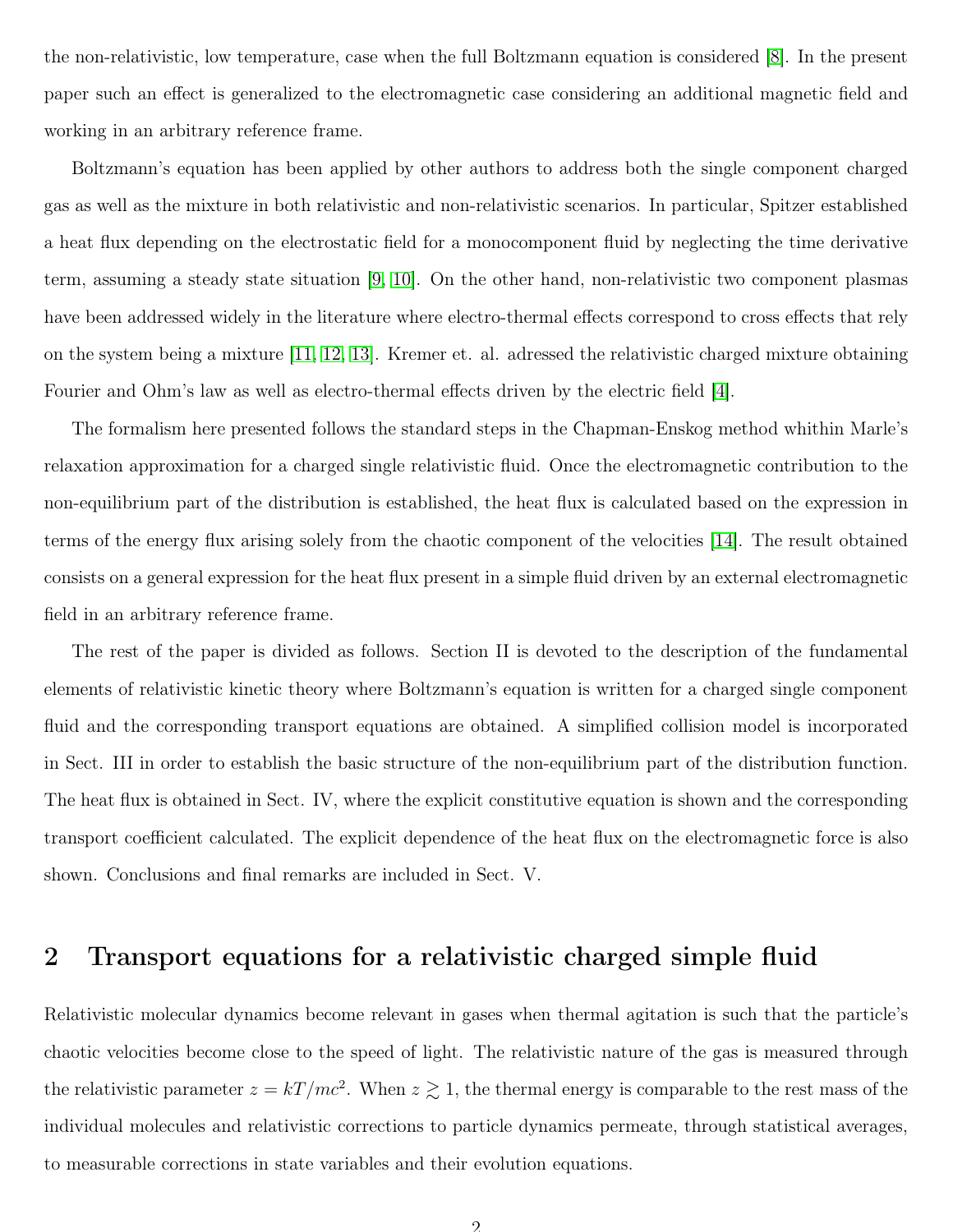From the kinetic theory point of view, the formal treatment of high temperature gases is based on the relativistic Boltzmann equation. For the case of a single charged relativistic fluid, such equation can be written as [2, [3\]](#page-10-4)

<span id="page-2-0"></span>
$$
v^{\alpha} \frac{\partial f}{\partial x^{\alpha}} + \frac{q}{m} F^{\alpha \nu} v_{\nu} \frac{\partial f}{\partial v^{\alpha}} = J \left( f f' \right)
$$
 (1)

Here  $f$  is the relativistic distribution function which, as in the non relativistic case, yields the occupation number of phase-space cells with volume  $d^3x d^3v$ . As long as the fluid is dilute and no intense gravitational fields are present, a flat Minkowski metric  $\eta^{\mu\nu}$  (with a +++- signature) is appropriate where  $x^{\mu} = [\vec{r}, ct]$  and  $v^{\mu} = \gamma_w \left[ w^{\mu}, c \right], \text{ with } \gamma_w = \left( 1 - \frac{w^{\ell} w_{\ell}}{c^2} \right)$  $\frac{\ell_{w_{\ell}}}{c^2}$  being the Lorentz factor. Here and in the rest of the work the Einstein summation convention is used, with greek indices running from 1 to 4 and latin ones up to 3. Also, in Eq. [\(1\)](#page-2-0) the external force is expressed in terms of the electromagnetic field tensor  $F^{\alpha\nu}$ . Notice that in the electromagnetic case, the inclusion of a velocity dependent force field does not alter the streaming side of the equation because of the antisymmetry properties of  $F^{\alpha\nu}$ , that is

$$
\frac{\partial}{\partial v^{\alpha}} \left( F^{\alpha \nu} v_{\nu} \right) = F^{\alpha \nu} \frac{\partial v_{\nu}}{\partial v^{\alpha}} = F^{\alpha \nu} \delta_{\nu \alpha} = 0 \tag{2}
$$

Conserved quantities and the expressions for dissipative fluxes and state variables are obtained following a similar procedure as the one carried out in Ref. [\[14\]](#page-11-4). Starting from Boltzmann's equation (Eq. [\(1\)](#page-2-0)) one multiplies both sides by a collisional invariant  $\psi(v^{\mu})$  and integrate over velocity space, which yields

<span id="page-2-1"></span>
$$
\frac{\partial}{\partial x^{\alpha}} \int \psi(v^{\mu}) v^{\alpha} f d^* v - \int F^{\alpha \nu} v_{\nu} \psi(v^{\mu}) \frac{\partial f}{\partial v^{\alpha}} d^* v = \int J(f f') d^* v \tag{3}
$$

where the fact that velocity and position are independent variables in phase space has been used for the first term on the left hand side. The invariant volume element is given by  $d^*v = \gamma_w^{-1} d^3v$  [\[17\]](#page-11-5). For the second term on the left hand side of Eq. [\(3\)](#page-2-1) one has

$$
\int F^{\alpha\nu}v_{\nu}\psi(v^{\mu})\frac{\partial f}{\partial v^{\alpha}}d^{*}v = \int \frac{\partial}{\partial v^{\alpha}}\left[F^{\alpha\nu}v_{\nu}\psi(v^{\mu})f\right]d^{*}v - \int f\psi(v^{\mu})\frac{\partial}{\partial v^{\alpha}}\left[F^{\alpha\nu}v_{\nu}\right]d^{*}v - \int f F^{\alpha\nu}v_{\nu}\frac{\partial}{\partial v^{\alpha}}\left[\psi(v^{\mu})\right]d^{*}v
$$
\n(4)

where the first term vanishes using Gauss' theorem and the fact that the distribition function vanishes (exponentially) on the boundaries of the  $v$  domain. The second term also vanishes because of the antisymmetry of the field tensor. For the right hand side, the symmetry properties of the collision operator, together with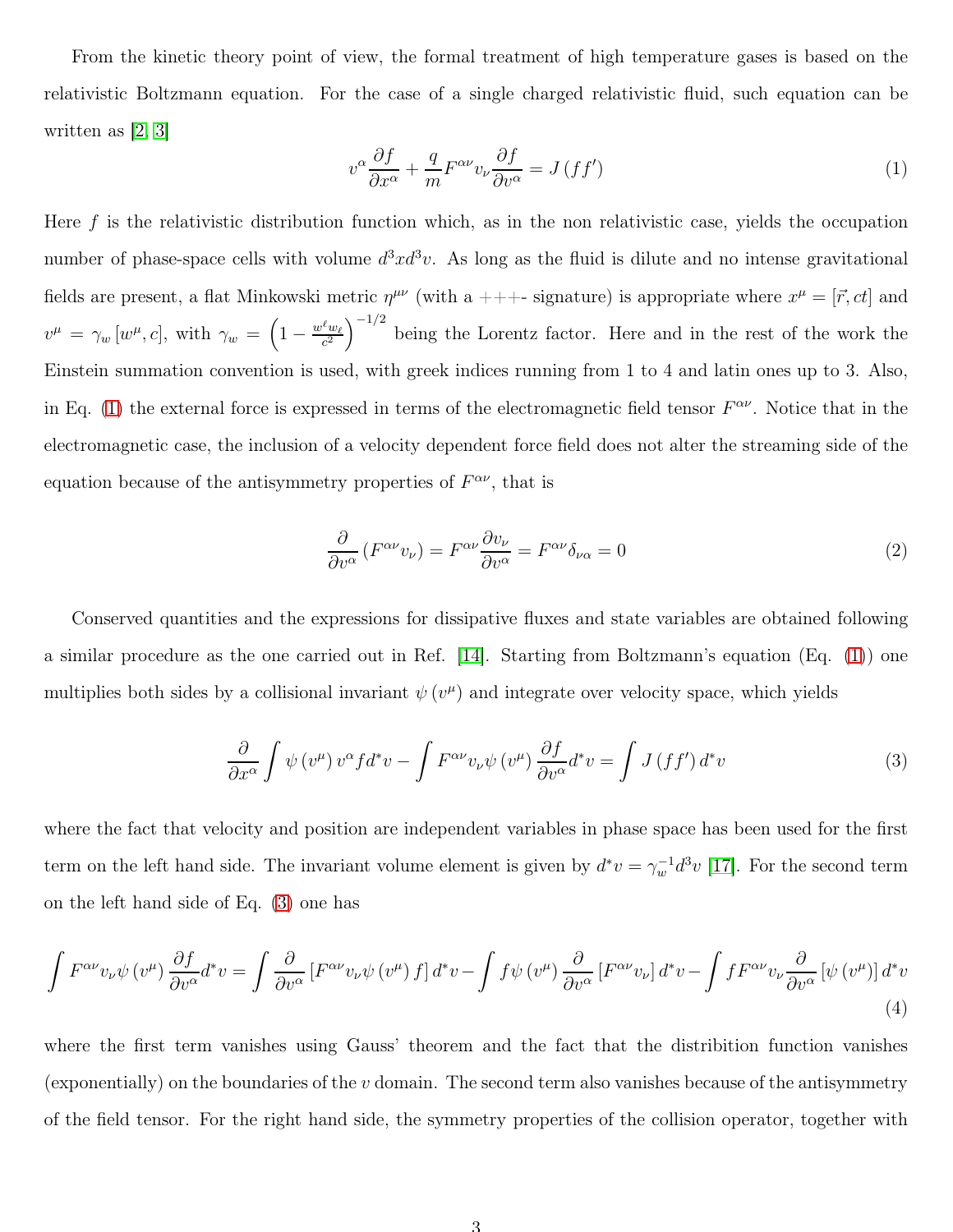the fact that  $\psi(v^{\mu})$  is a collisional invariant, leads to the vanishing of such term and thus one obtains

<span id="page-3-0"></span>
$$
\frac{\partial}{\partial x^{\alpha}} \int \psi(v^{\alpha}) v^{\alpha} f d^* v - \frac{q}{m} \int f F^{\alpha \nu} v_{\nu} \frac{\partial \psi(v^{\beta})}{\partial v^{\alpha}} d^* v = 0
$$
\n(5)

Considering  $\psi(v^{\mu}) = 1$  in Eq. [\(5\)](#page-3-0) one has

$$
\frac{\partial N^{\alpha}}{\partial x^{\alpha}} = 0 \tag{6}
$$

with  $N^{\alpha} = \int v^{\alpha} f d^* v$  being the particle four flux. The relation of this flux with the hydrodynamic four velocity  $\mathcal{U}^{\alpha}$  follows as in the neutral case as

$$
N^{\alpha} = n\mathcal{U}^{\alpha} \tag{7}
$$

and thus, the conservation of such quantity leads to the continuity equation namely,

<span id="page-3-2"></span>
$$
\mathcal{U}^{\mu}\frac{\partial n}{\partial x^{\mu}} = -n\frac{\partial \mathcal{U}^{\mu}}{\partial x^{\mu}}
$$
\n(8)

For the momentum-energy invariant  $\psi(v^{\beta}) = mv^{\beta}$  one obtains the following balance equation

<span id="page-3-1"></span>
$$
\frac{\partial T^{\beta\alpha}}{\partial x^{\alpha}} = qn\mathcal{U}_{\nu}F^{\beta\nu} \tag{9}
$$

where the fluid's energy-momentum tensor is defined as

$$
T^{\alpha\beta} = \int m v^{\alpha} v^{\beta} f d^* v \tag{10}
$$

Also, by expressing this quantity in terms of a  $3+1$  decomposition of a symmetric second rank tensor leads to the same expression as in Ref. [\[14\]](#page-11-4), that is

$$
T^{\alpha\beta} = \frac{n\varepsilon}{c^2} \mathcal{U}^{\alpha} \mathcal{U}^{\beta} + p h^{\alpha\beta} + \frac{1}{c^2} q^{\alpha} \mathcal{U}^{\beta} + \frac{1}{c^2} q^{\beta} \mathcal{U}^{\alpha} + \Pi^{\alpha\beta} \tag{11}
$$

where  $\varepsilon$  is the internal energy density, p the hydrostatic pressure,  $q^{\alpha}$  the heat flux and  $\Pi^{\alpha\beta}$  Navier's viscous tensor. Also,  $h^{\alpha\beta}$  is the so-called spatial projector which is given by

$$
h^{\mu\nu} = \eta^{\mu\nu} + \frac{\mathcal{U}^{\mu}\mathcal{U}^{\nu}}{c^2} \tag{12}
$$

The force term on the right hand side of Eq. [\(9\)](#page-3-1) can be expressed as the four-divergence of the electromagnetic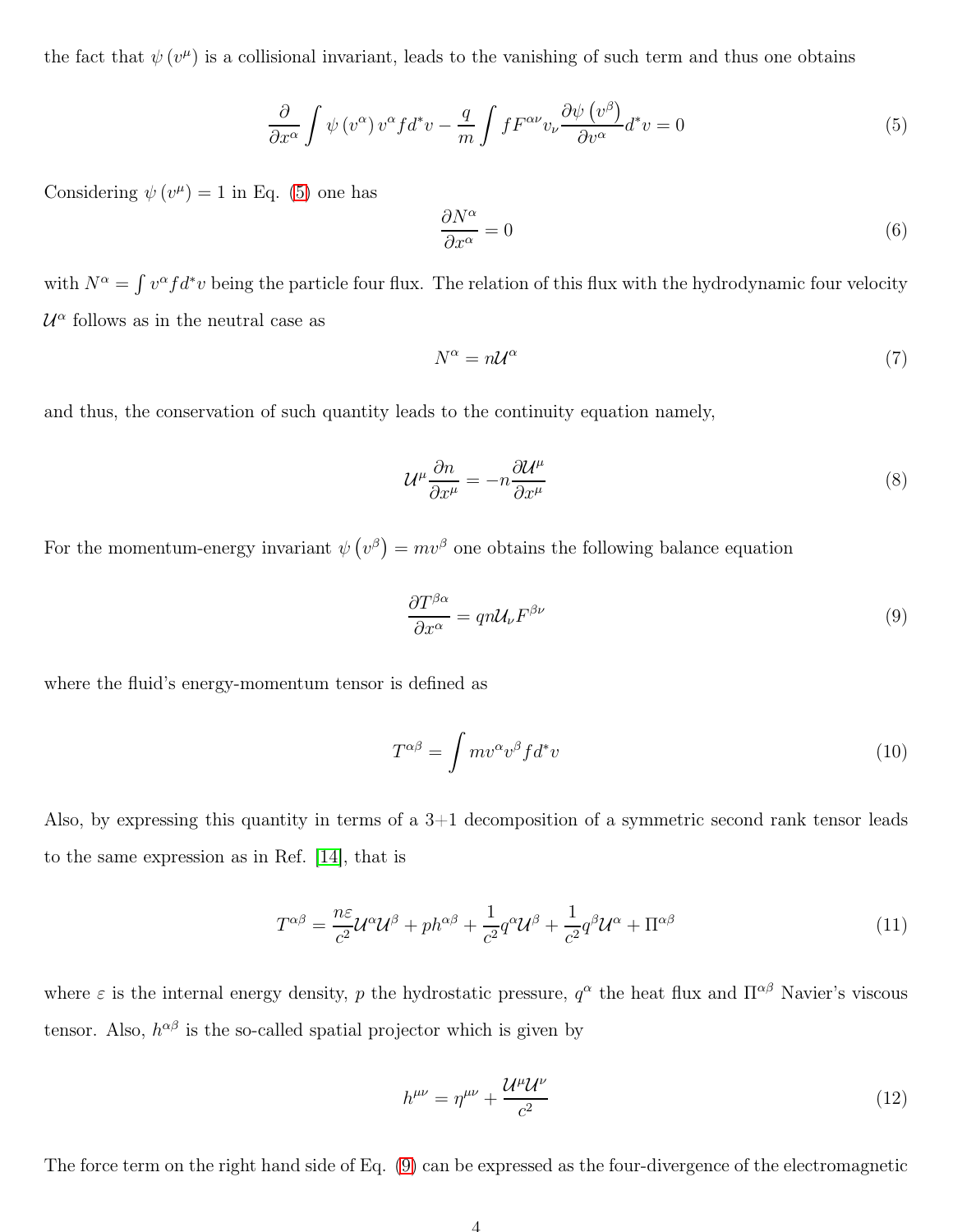stress tensor  $M^{\alpha\beta}$  [\[3,](#page-10-4) [15\]](#page-11-6) such that the energy-momentum conservation equation for the single charged fluid can be written as

<span id="page-4-0"></span>
$$
\frac{\partial}{\partial x^{\alpha}} \left( T^{\beta \alpha} + M^{\alpha \beta} \right) = 0 \tag{13}
$$

Equation [\(13\)](#page-4-0) contains both the momentum balance equation and the total energy balance. In order to write an expression for the internal energy evolution one projects Eq. [\(25\)](#page-6-0) in the direction of the hydrodynamic velocity namely

$$
\mathcal{U}_{\beta} \frac{\partial}{\partial x^{\alpha}} \left( T^{\beta \alpha} + M^{\alpha \beta} \right) = 0 \tag{14}
$$

which yields

<span id="page-4-1"></span>
$$
n\dot{\varepsilon} + p\frac{\partial \mathcal{U}^{\mu}}{\partial x^{\nu}} = \mathcal{U}_{\mu}\frac{1}{c^2}\dot{q}^{\mu} - \frac{\partial q^{\nu}}{\partial x^{\nu}}
$$
(15)

where the dot indicates a fluid's proper time derivative, i.e.  $\dot{A}^{\mu} = \mathcal{U}^{\nu} \frac{\partial A^{\mu}}{\partial x^{\nu}}$ . Notice that the electromagnetic field term vanishes since

$$
\mathcal{U}_{\mu} \frac{\partial M^{\mu \nu}}{\partial x^{\nu}} = q F^{\mu \nu} \mathcal{U}_{\mu} \mathcal{U}_{\nu} = 0 \tag{16}
$$

where we have used that  $F^{\mu\nu}$  is antisymmetric. For the momentum balance one obtains, from Eq. [\(13\)](#page-4-0),

<span id="page-4-2"></span>
$$
\left(\frac{n\varepsilon}{c^2} + \frac{p}{c^2}\right)\dot{\mathcal{U}}^{\mu} + \left(p_{,\alpha} + \frac{1}{c^2}\dot{q}_{\alpha} + \pi^{\nu}_{\alpha;\nu}\right)h^{\mu\alpha} + \frac{1}{c^2}\left(\mathcal{U}^{\mu}_{;\nu}q^{\nu} + \theta q^{\mu}\right) = qF^{\mu\nu}\mathcal{U}_{\nu}
$$
\n(17)

Equations [\(8\)](#page-3-2), [\(15\)](#page-4-1) and [\(17\)](#page-4-2) constitute the set of transport equations for a relativistic single component inviscid fluid in the presence of an electromagnetic field . A constitutive equation that expresses the heat flux in terms of the forces is required in order to close the set such that it can appropriately describe the corresponding dynamics. The Chapman-Enskog procedure will be used in the following sections in order to obtain such a relation.

## 3 The electromagnetic contribution to  $f^{(1)}$

In this section, the Chapman-Enskog method is used in order to establish a first order in the gradients correction to the equilibrium distribution function using Eq. [\(1\)](#page-2-0). For the system here considered, all gradients of the hydrodynamic velocity are negelcted since the heat flux, being a vector flux, will not be coupled to second rank tensor forces.

For the system in hand, a simple charged gas in the presence of an electromagnetic field, the acceleration acting on the molecules that appears in the second term of Eq. (??) is calculated using the electromagnetic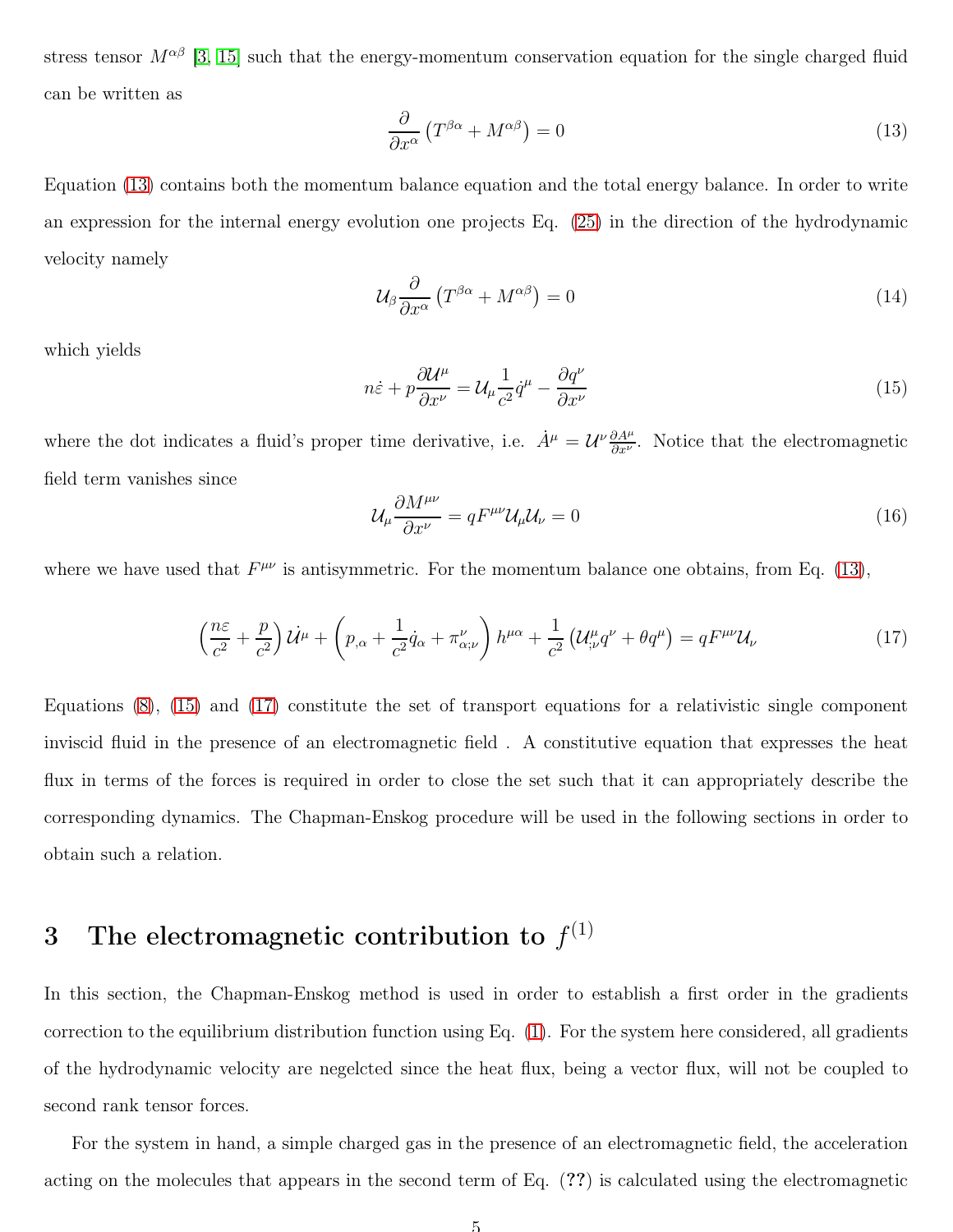field tensor which, in cartesian coordinates reads

<span id="page-5-1"></span>
$$
F^{\mu\nu} = \begin{pmatrix} 0 & B_z & -B_y & -\frac{E_x}{c} \\ -B_z & 0 & B_x & -\frac{E_y}{c} \\ B_y & -B_x & 0 & -\frac{E_z}{c} \\ \frac{E_x}{c} & \frac{E_y}{c} & \frac{E_z}{c} & 0 \end{pmatrix}
$$
(18)

Also, for the sake of simplicity, a relaxation time model will be introduced on the right hand side of Boltzmann's equation by assuming that all details of collisions can be included in one parameter  $\tau$  such that

<span id="page-5-0"></span>
$$
J(f f') = -\frac{f - f^{(0)}}{\tau} \tag{19}
$$

This simple model has been extensively used in order to assess the structure of the fluxes-forces relations for single component fluids. For a more precise value of the transport coefficients present in such relations, the use of the complete kernel is required. Introducing Eqs. [\(19\)](#page-5-0) and [\(18\)](#page-5-1) in Eq. [\(1\)](#page-2-0) together with Chapman-Enskog's hypothesis, namely

$$
f = f^{(0)} + f^{(1)} \tag{20}
$$

one obtains for the non-equilibrium correction to the distribution function

<span id="page-5-3"></span>
$$
f^{(1)} = -\tau \left\{ v^{\alpha} f^{(0)}_{,\alpha} + \left( \frac{q}{m} v_{\nu} F^{\mu \nu} \right) \frac{\partial f^{(0)}}{\partial v^{\mu}} \right\}
$$
 (21)

where

$$
f^{(0)} = \frac{n}{4\pi c^3 z K_2 \left(\frac{1}{z}\right)} e^{\frac{\mathcal{U}_{\beta} v^{\beta}}{z c^2}}
$$
(22)

is the local equilibrium solution [2] which leads to the expression [\[8\]](#page-10-1)

<span id="page-5-2"></span>
$$
f^{(1)} = -\tau \left\{ v^{\alpha} f^{(0)}_{,\alpha} + \left( \frac{q}{mc^2 z} F^{\mu \nu} v_{\nu} \mathcal{U}_{\mu} \right) f^{(0)} \right\}
$$
 (23)

In Eq. [\(23\)](#page-5-2)  $K_n\left(\frac{1}{z}\right)$  $\frac{1}{z}$ ) is the *n* – th order modified Bessel function of the second kind. On the other hand, for the first term on the right hand side of Eq. [\(21\)](#page-5-3), the local equilibrium Euler equations need to be introduced in order to write the time derivatives of the state variables, that arise from the functional hypothesis  $f(x^{\nu}, v^{\nu}) = f(v^{\nu}, n(x^{\nu}), T(x^{\nu}), \mathcal{U}(x^{\nu}))$ , in terms of the forces. In order to separate time and space derivatives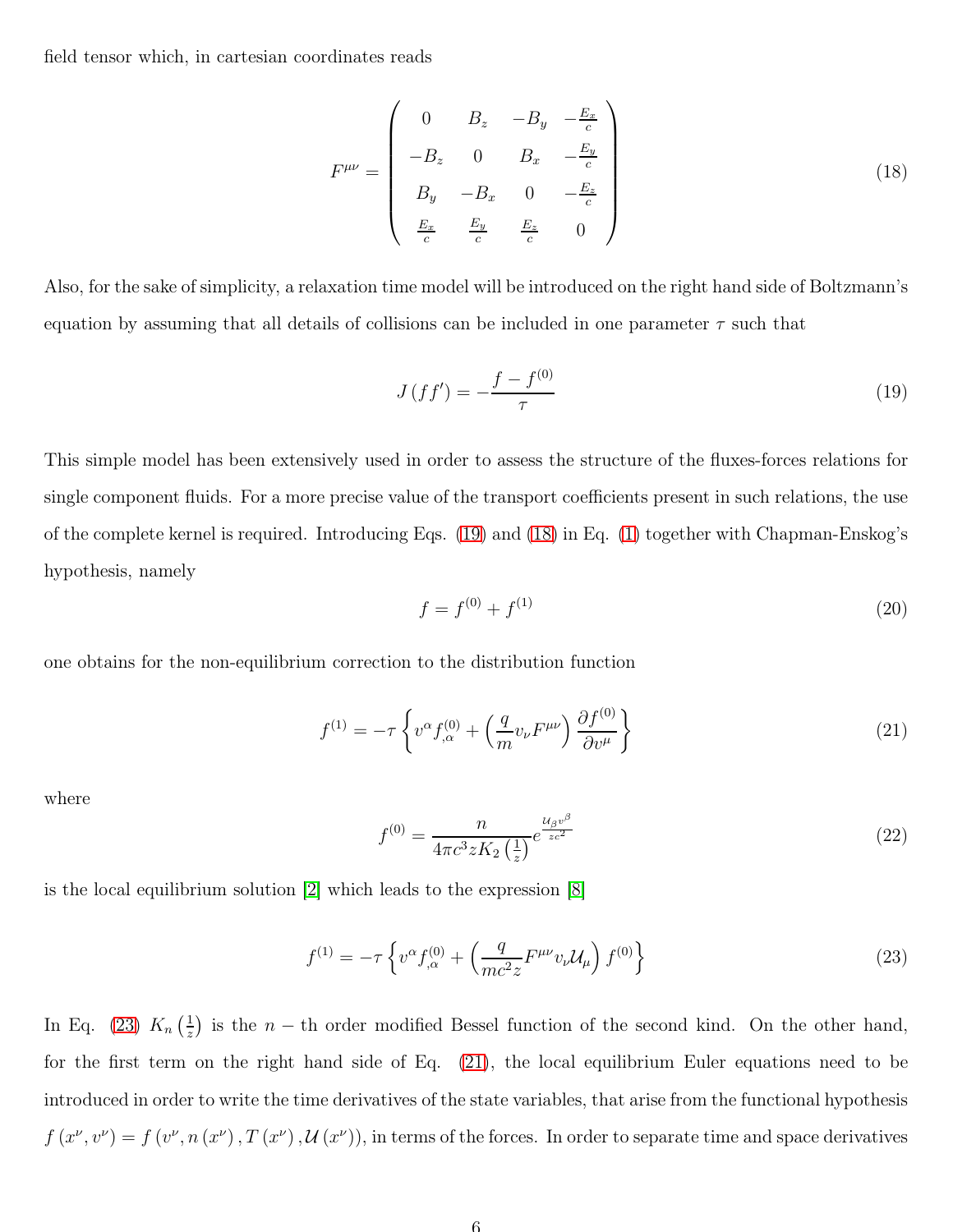in such a term we introduce the following decomposition for an arbitrary reference frame

$$
v^{\alpha} = v^{\beta} h^{\alpha}_{\ \beta} - \left(\frac{v^{\beta} \mathcal{U}_{\beta}}{c^2}\right) \mathcal{U}^{\alpha} \tag{24}
$$

such that

<span id="page-6-0"></span>
$$
v^{\alpha} f_{,\alpha}^{(0)} = v^{\beta} h^{\alpha}_{\ \beta} f_{,\alpha}^{(0)} - \left(\frac{v^{\beta} \mathcal{U}_{\beta}}{c^2}\right) \mathcal{U}^{\alpha} f_{,\alpha}^{(0)} \tag{25}
$$

For the first term in Eq. [\(39\)](#page-8-0) one has

<span id="page-6-1"></span>
$$
v^{\beta}h^{\alpha}_{\beta}f^{(0)}_{,\alpha} = v^{\beta}h^{\alpha}_{\beta}f^{(0)}\left[\frac{n_{,\alpha}}{n} + \frac{T_{,\alpha}}{T}\left(1 + \frac{v^{\beta}\mathcal{U}_{\beta}}{zc^2} - \frac{\mathcal{G}\left(\frac{1}{z}\right)}{z}\right) + \frac{v_{\beta}}{zc^2}\mathcal{U}^{\beta}_{,\alpha}\right]
$$
(26)

where  $\mathcal{G}\left(\frac{1}{z}\right)$  $\frac{1}{z}$ ) =  $K_3 \left(\frac{1}{z}\right)$  $\frac{1}{z}$ ) / $K_2$   $\left(\frac{1}{z}\right)$  $\frac{1}{z}$  and for the second one

$$
\mathcal{U}^{\alpha} f_{,\alpha}^{(0)} = f^{(0)} \left[ \frac{1}{n} \mathcal{U}^{\alpha} n_{,\alpha} + \frac{1}{T} \left( 1 + \frac{v^{\beta} \mathcal{U}_{\beta}}{zc^2} - \frac{\mathcal{G} \left( \frac{1}{z} \right)}{z} \right) \mathcal{U}^{\alpha} T_{,\alpha} + \frac{v_{\beta}}{zc^2} \mathcal{U}^{\alpha} \mathcal{U}^{\beta}_{,\alpha} \right]
$$
(27)

As mentioned above, the proper time derivatives are eliminated intriducing Euler's equations which are obtained by neglecting dissipative terms in the transport equations [\(8\)](#page-3-2), [\(15\)](#page-4-1) and [\(17\)](#page-4-2), which are given by

$$
\mathcal{U}^{\mu}\frac{\partial n}{\partial x^{\mu}} = -n\frac{\partial \mathcal{U}^{\mu}}{\partial x^{\mu}}
$$
\n(28)

$$
\left(\frac{n\varepsilon}{c^2} + \frac{p}{c^2}\right)\dot{\mathcal{U}}^{\mu} + p_{,\alpha}h^{\mu\alpha} = qF^{\mu\nu}\mathcal{U}_{\nu}
$$
\n(29)

<span id="page-6-3"></span><span id="page-6-2"></span>
$$
\mathcal{U}^{\nu}T_{,\nu} = -\frac{p}{nC_n}\mathcal{U}^{\nu}_{,\nu} \tag{30}
$$

where the specific heat at constant number density  $C_n = \left(\frac{\partial \varepsilon}{\partial T}\right)_n$  has been introduced. Introducing Eqs. [\(26-](#page-6-1)[30\)](#page-6-2) in Eq. [\(39\)](#page-8-0) yields the following expression

$$
v^{\alpha} f_{,\alpha}^{(0)} = f^{(0)} \left\{ v^{\beta} h_{\beta}^{\alpha} \left[ \frac{n_{,\alpha}}{n} + \frac{T_{,\alpha}}{T} \left( 1 + \frac{v^{\beta} \mathcal{U}_{\beta}}{zc^2} - \frac{\mathcal{G} \left( \frac{1}{z} \right)}{z} \right) + \frac{v_{\mu}}{zc^2} \mathcal{U}_{,\alpha}^{\mu} \right] - \left( \frac{v^{\beta} \mathcal{U}_{\beta}}{c^2} \right) \left[ -\mathcal{U}_{,\mu}^{\mu} - \frac{p}{nTC_n} \mathcal{U}_{,\nu}^{\nu} \left( 1 + \frac{v^{\beta} \mathcal{U}_{\beta}}{zc^2} - \frac{\mathcal{G} \left( \frac{1}{z} \right)}{z} \right) + \frac{v_{\mu}}{\tilde{\rho} z c^2} \left( -p_{,\nu} h^{\mu\nu} + nq F^{\mu\nu} \mathcal{U}_{\nu} \right) \right] \right\}
$$
(31)

Notice that the force term in Eq. [\(31\)](#page-6-3) will compete with the second term on the right hand side of Eq. [\(23\)](#page-5-2). Isolating these two electromagnetic contributions to the deviation from equilibrium of the distribution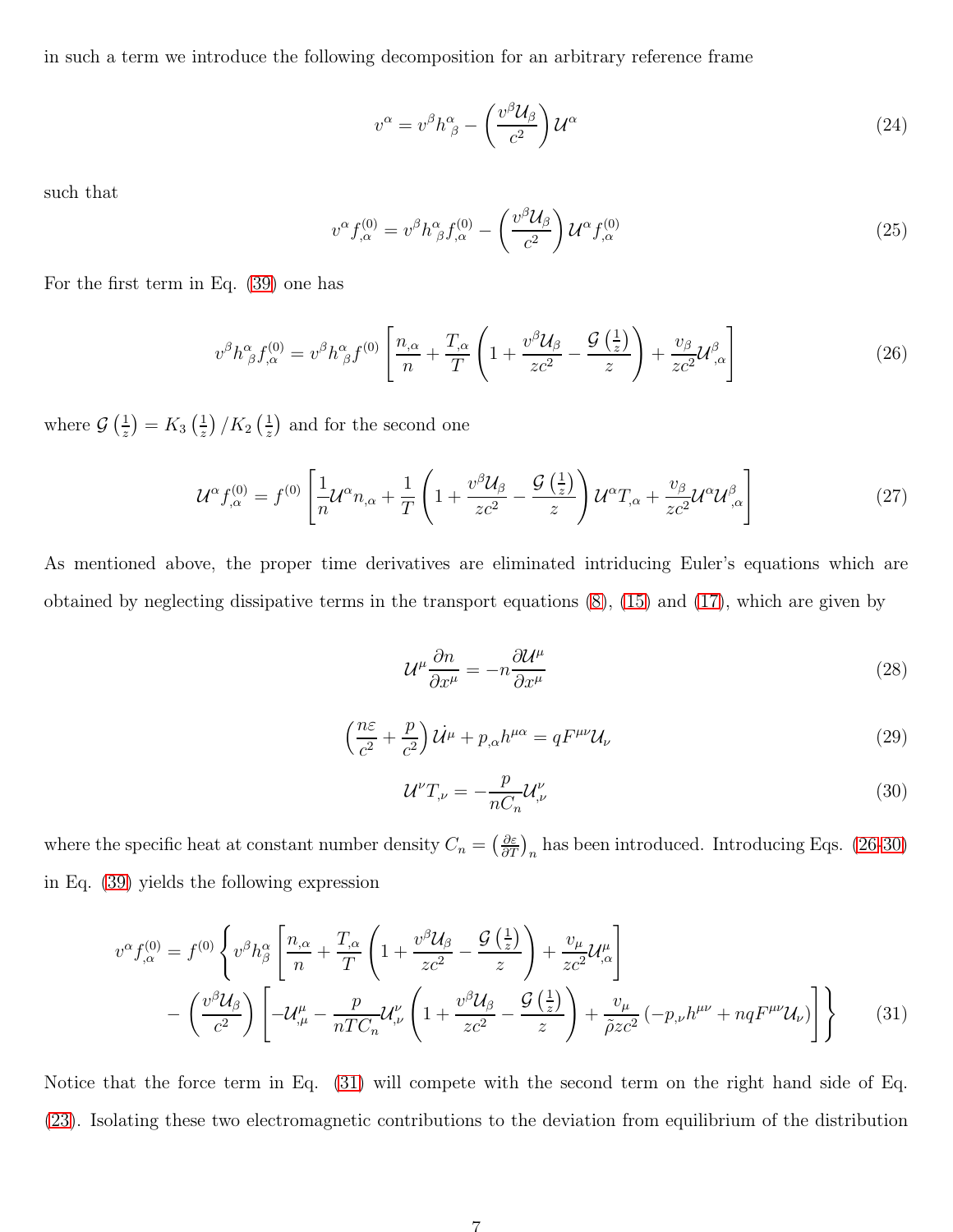function due to them, which we call  $f_{EM}^{(1)}$ , we obtain

<span id="page-7-0"></span>
$$
f_{EM}^{(1)} = \frac{\tau q}{zmc^2} F^{\mu\nu} v_{\mu} \mathcal{U}_{\nu} f^{(0)} \left\{ \left( \frac{v^{\beta} \mathcal{U}_{\beta}}{c^2} \right) \frac{1}{\mathcal{G} \left( \frac{1}{z} \right)} + 1 \right\}
$$
(32)

where we have used  $\tilde{\rho} = nm\mathcal{G}(\frac{1}{z})$  $\frac{1}{z}$ ). Equation [\(32\)](#page-7-0) is the main result of this section. It consitutes the generalization of the result obtained in Ref. [\[8\]](#page-10-1) where the fact that a purely electrostatic field can drive a single charged gas out of equilibrium in a relativistic scenario. In the present work, the generalization is twofold in the sense that it includes a magnetic field and is consequently expressed in an arbitrary reference frame. This expression will be used in the next section in order to establish the heat flux due to this effect.

#### 4 Calculation of the heat flux

As extensively discussed in Refs. [\[14\]](#page-11-4) and [\[19\]](#page-11-7), heat is defined as the transport of internal energy arising from the chaotic motion of the molecules which is in principle a quantity characteristic of the comoving frame in which all mechanical effects are absent. Also, as shown in Ref. [\[14\]](#page-11-4), it can be constructied as a tensor quantity and can thus be calculated in any arbitrary frame. The expression

<span id="page-7-1"></span>
$$
Q^{\beta} = h_{\eta}^{\beta} \mathcal{L}_{\gamma}^{\eta} \int k^{\gamma} f^{(1)} \gamma_{(k)}^2 d^* K \tag{33}
$$

is here used in order to assess the contribution to thermal dissipation due to the electromagnetic field [\[14\]](#page-11-4) in an arbitrary reference frame in which the hydrodynamic four velocity of the fluid is given by  $\mathcal{U}^{\nu}$ . In Eq. [\(33\)](#page-7-1)  $\mathcal{L}_{\gamma}^{\eta}$  is a Lorentz boost with velocity  $\vec{u}$  and  $K^{\nu} = \gamma_{(k)}\left[\vec{k}, c\right]$  is the chaotic velocity, that is the particles' velocities measured by an observer comoving with the fluid's volume element .

In order to calculate the contribution to the integral in Eq. [\(33\)](#page-7-1) arising from  $f_{EM}^{(1)}$ , it needs to be written in terms of the chaotic velocity. In order to accomplish such task, we use the invariant expression [\[19\]](#page-11-7)

$$
\frac{v^{\beta} \mathcal{U}_{\beta}}{c^2} = -\gamma_{(k)}\tag{34}
$$

and also write the molecular velocity as

$$
v_{\mu} = \mathcal{L}_{\mu\nu} K^{\nu} = \gamma_{(k)} \mathcal{L}_{\mu\nu} k^{\nu}
$$
\n(35)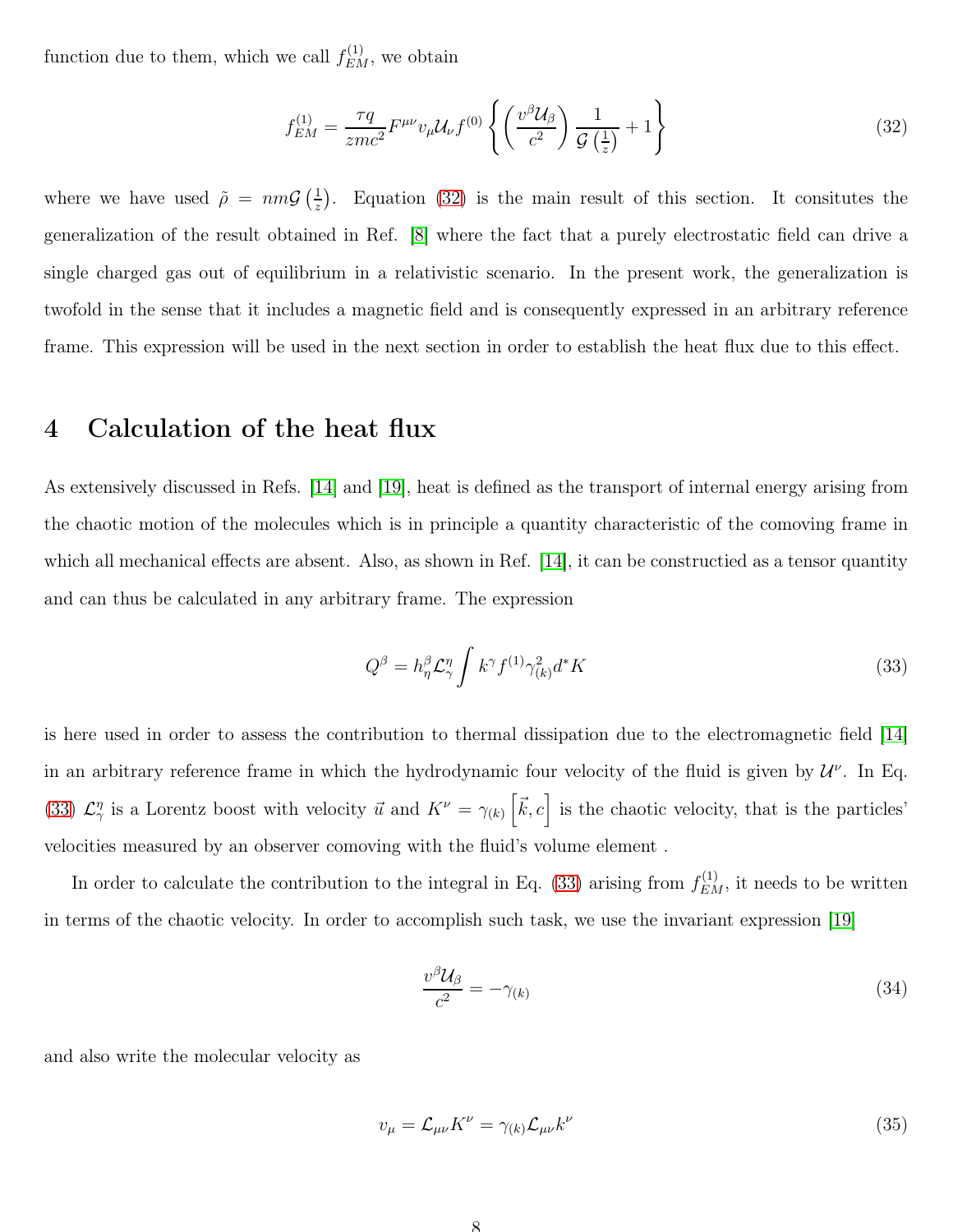Introducing these expressions in Eq. [\(32\)](#page-7-0) one obtains

$$
f_{EM}^{(1)} = -\frac{\tau q}{zmc^2} \mathcal{L}_{\mu\alpha} F^{\mu\nu} \mathcal{U}_{\nu} \gamma_{(k)} k^{\alpha} \left\{ \frac{\gamma_{(k)}}{\mathcal{G}\left(\frac{1}{z}\right)} - 1 \right\} f^{(0)} \tag{36}
$$

Thus, the electromagnetic contribution to the heat flux is given by

$$
Q_{EM}^{\beta} = -\frac{\tau q}{z} \mathcal{L}_{\mu\alpha} F^{\mu\nu} \mathcal{U}_{\nu} h_{\eta}^{\beta} \mathcal{L}_{\gamma}^{\eta} \int f^{(0)} k^{\alpha} k^{\gamma} \left\{ \frac{\gamma_{(k)}}{\mathcal{G}(\frac{1}{z})} - 1 \right\} \gamma_{(k)}^3 d^* K \tag{37}
$$

which can also be written as

<span id="page-8-1"></span>
$$
Q_{EM}^{\beta} = -\frac{\tau q}{z} \mathcal{L}_{\mu\alpha} \mathcal{L}_{\gamma}^{\eta} h_{\eta}^{\beta} F^{\mu\nu} \mathcal{U}_{\nu} \mathcal{I}^{\gamma\alpha} (z)
$$
 (38)

where the integral  $\mathcal{I}^{\alpha\gamma}$  is given by

<span id="page-8-0"></span>
$$
\mathcal{I}^{\alpha\gamma}(z) = 4\pi c^3 \int f^{(0)}k^{\alpha}k^{\gamma} \left\{ \frac{\gamma_{(k)}}{\mathcal{G}\left(\frac{1}{z}\right)} - 1 \right\} \gamma_{(k)}^3 \sqrt{\gamma_{(k)}^2 - 1} d\gamma \tag{39}
$$

Equation [\(38\)](#page-8-1) contains the main result of this work: the heat flux for a single component charged fluid in the special relativistic regime features a contribution due to the electromagnetic force  $qF^{\mu\nu}U_{\nu}$ . This effect is purely relativistic and generalices the result obtained in Ref. [\[8\]](#page-10-1) where the particular case of a purely electrostatic field in a comoving frame was addressed. It is important to emphasize that the dissipative flux in Eq. [\(38\)](#page-8-1) is a tensor quantity.

In order to assess the magnitude of the corresponding transport coefficient, the values for the integral  $\mathcal{I}^{ab}(z)$  need to be obtained. This can be readily done yielding

$$
\mathcal{I}^{ab}(z) = 0, \quad \text{for } a \neq b, a, b = 1, 2, 3, 4
$$

$$
\mathcal{I}^{aa}(z) = nzc^2 \left(5z + \frac{1}{\mathcal{G}\left(\frac{1}{z}\right)} - \mathcal{G}\left(\frac{1}{z}\right)\right) \quad \text{for } a = 1, 2, 3
$$

$$
\mathcal{I}^{44}(z) = nzc^2 \left(5z + \frac{2}{3}\frac{1}{\mathcal{G}\left(\frac{1}{z}\right)} - \mathcal{G}\left(\frac{1}{z}\right)\right)
$$

Also notice that the  $\gamma = \alpha = 4$  term in Eq. [\(38\)](#page-8-1) vanishes since  $\mathcal{L}_{\mu 4} \propto \mathcal{U}_{\mu}$  and thus one can write

<span id="page-8-2"></span>
$$
Q_{EM}^{\beta} = -\kappa_{NR} \left(\frac{q}{kT}\right) \frac{2}{5} \left(5 + \frac{1}{z\mathcal{G}\left(\frac{1}{z}\right)} - \frac{\mathcal{G}\left(\frac{1}{z}\right)}{z}\right) \mathcal{L}_{\mu b} \mathcal{L}_{a}^{\eta} h_{\eta}^{\beta} F^{\mu\nu} \mathcal{U}_{\nu} \delta^{ab} \tag{40}
$$

with  $a, b = 1, 2, 3$ . The non-relativistic thermal conductivity in the relaxation time approximation  $\kappa_{NR} =$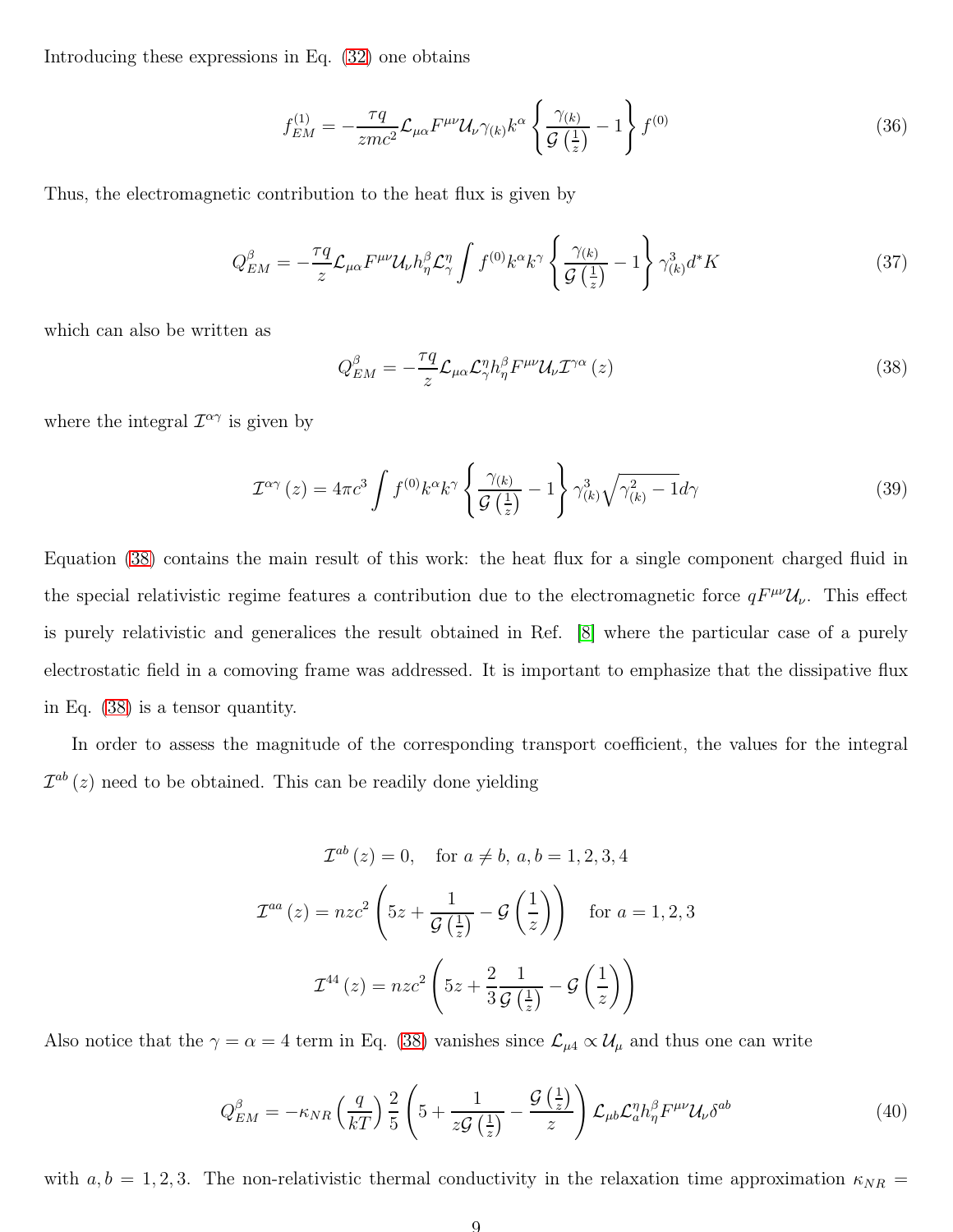5 2  $nk^2T^2$  $\frac{e^{2}T^{2}}{m}$  has been here introduced.

The components of the heat flux in Eq. [\(40\)](#page-8-2) can be explicitly obtained in an arbitrary frame where  $\mathcal{U}^{\nu} = [\vec{u}, c]$ , which yieds:

$$
Q_{EM}^{\nu} = -\kappa_{NR} \left(\frac{q}{kT}\right) \frac{2}{5} \left(5 + \frac{1}{z\mathcal{G}\left(\frac{1}{z}\right)} - \frac{\mathcal{G}\left(\frac{1}{z}\right)}{z}\right) \gamma_u \left[\vec{E} + \vec{u} \times \vec{B}, \vec{E} \cdot \frac{\vec{u}}{c}\right]
$$
(41)

from which one can extract three relevant limits. Firstly notice that in the comoving frame where  $\mathcal{U}^{\nu} = \left[\vec{0}, c\right]$ and  $\gamma_u = 1$  one obtains

$$
Q_{EM}^{\nu} = -\kappa_{NR} \left(\frac{q}{kT}\right) \frac{2}{5} \left(5 + \frac{1}{z\mathcal{G}\left(\frac{1}{z}\right)} - \frac{\mathcal{G}\left(\frac{1}{z}\right)}{z}\right) \left[\vec{E}, 0\right]
$$

which is precisely the result obtained in Ref. [\[8\]](#page-10-1) for the case of a purely electrostatic field in the fluid's comoving frame. The other two limits pertain the non-relativistic case. For a fluid with a high value of z but such that the hydrodynamic velocity is considerably lower than the speed of light,  $\gamma_u \sim 1$  and

$$
Q_{EM}^{\nu} \sim -\kappa_{NR} \left(\frac{q}{kT}\right) \frac{2}{5} \left(5 + \frac{1}{z\mathcal{G}\left(\frac{1}{z}\right)} - \frac{\mathcal{G}\left(\frac{1}{z}\right)}{z}\right) \left[\left(\vec{E} + \vec{u} \times \vec{B}\right), \vec{E} \cdot \frac{\vec{u}}{c}\right]
$$
(42)

which is physically meaningfull since the thermodynamic force in this limit is the electromagnetic force for the spatial components and corresponds to the mechanical electrostatic dissipation on the fourth component. Finally, the strictly non-relativistic limit in which also the temperature is low such that  $z \ll 1$  one has

$$
Q_{EM}^{\nu} \sim -\kappa_{NR} \left(\frac{q}{kT}\right) \left(z - z^2 + \ldots\right) \left[ \left(\vec{E} + \vec{u} \times \vec{B}\right), \vec{E} \cdot \frac{\vec{u}}{c} \right] \tag{43}
$$

finally showing that this effect is strictly relativistic.

## 5 Final remarks

This paper has been devoted to the extension of the Benedicks-type effect recently identified in the context of special relativity to the magnetic field case. Although the calculation may seem to be a straightforward exercise considering the inclusion of the magnetic field components in Faraday's field tensor when calculating  $f^{(1)}$ , there are several features that must be highlighted. The fact that  $\vec{B}$  appears explicitly in  $f^{(1)}$  implies a non-zero contribution of the magnetic field to the entropy production present in a single component fluid. In contrast, in the non-relativistic case the magnetic field does not contribute to the entropy production at the Navier-Stokes level [\[18\]](#page-11-8). More over the hydrodynamic equations now include new terms in which the field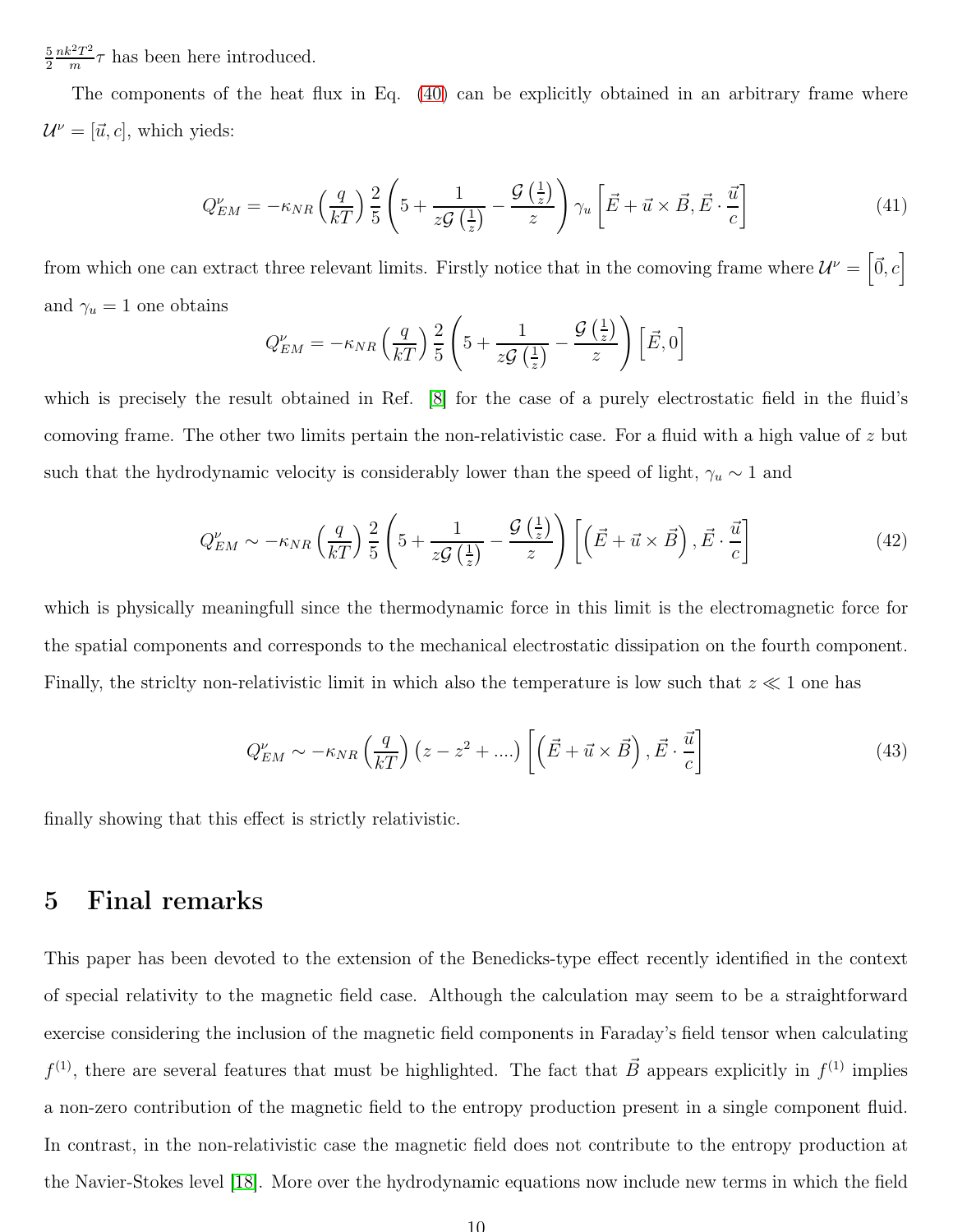is now identified as a thermodynamic force. This is rather new, since the only dissipative effects related to magnetic fields previously identified at first order in the Knudsen parameter (for simple fluids) were those associated to the values of the viscosity coefficients [\[18,](#page-11-8) [12,](#page-11-2) [13\]](#page-11-3).

Magnetic fields are well known to be ubiquous in the universe. Although the corresponding astrophysical mean free times are quite large compared to the ordinary scales, the characteristic times for most processes are such that dissipative effects must be taken into account [Spitzer]. It is in this type of scenarios in which irreversible thermodynamics becomes irrelevant. Future work will be devoted the study of hydromagnetic instabilities including the effects presented in this work.

## Acknowledgements

The authors acknowledge support from CONACyT through grant number CB2011/167563.

## References

- <span id="page-10-0"></span>[1] W. Israel; J. Math. Phys 4, 1163 (1963).
- [2] S. R. de Groot, W. A. van Leeuwen and Ch. van der Wert; Relativistic Kinetic Theort, North Holland Publ. Co., Amsterdam (1980).
- <span id="page-10-4"></span>[3] C. Cercignani and G. Medeiros Kremer; The Relativistic Boltzmann Equation: Theory and Applications, Cambridge University Press 3rd Ed., UK (1991).
- <span id="page-10-3"></span>[4] G. M. Kremer, C. H. Patsko, Relativistic ionized gases: Ohm and Fourier laws from Anderson and Witting model equation, Physica A 322, 329 (2003).
- [5] A. Sandoval-Villalbazo, A. L. Garcia-Perciante, L.S. Garcia-Colin, Physica A 388, 3765-3770 (2009).
- [6] A. Sandoval-Villalbazo, A. L. Garcia-Perciante, D.Brun-Battistini, Phys. Rev. D 86, 084015 (2012).
- [7] G. M. Kremer, J. Stat. Mech. (2013) P04016.
- <span id="page-10-1"></span>[8] A.L. Garcia-Perciante, A. Sandoval-Villalbazo, L.S. Garcia-Colin, Benedicks effect in a relativistic simple fluid, Jour. Non-Equilib. Thermodyn. 38 (2013) 141–151.
- <span id="page-10-2"></span>[9] Cohen, R.S., Spitzer Jr., L., McRoutty, P., The electrical conductivity of an ionized gas, Phys. Rev., 80 (1950), 230.